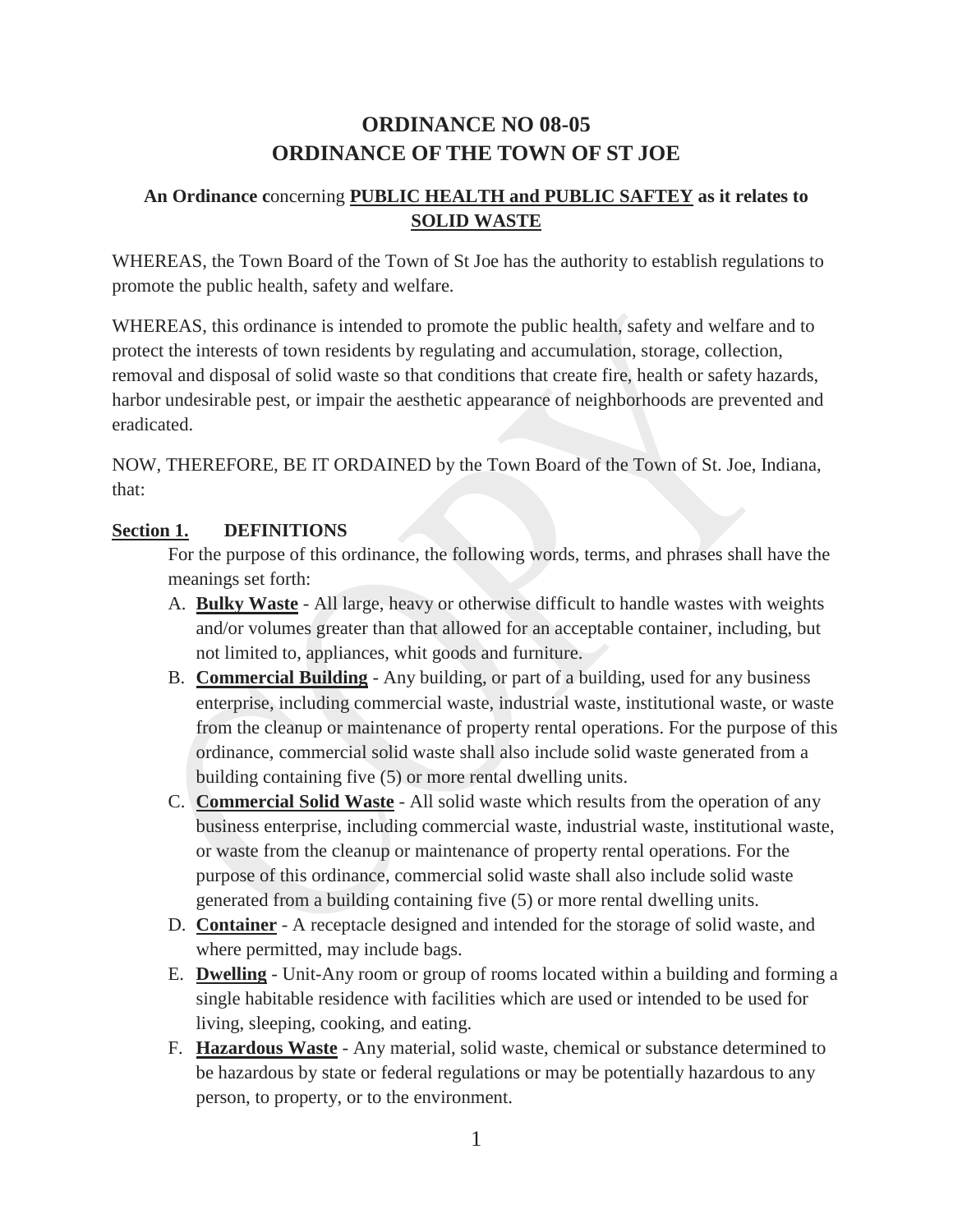- G. **Occupant** The person in actual possession of the property, premises, building or dwelling unit, whether or not the owner.
- H. **Owner** The legal or equitable owner of record who has a right to participate in controlling the property, premises, building or dwelling unit, whether or not the occupant.
- I. **Person** Any individual, firm, association, partnership, or corporation.
- J. **Residential Building** Any building, or part of a building, that contains one (1) or more dwelling units, but excluding a building containing five (5) or more rental dwelling units.
- K. **Residential Solid Waste** All household solid waste originating from a dwelling unit within the town generated by the occupant. For the purpose of this ordinance, residential solid waste shall exclude solid waste generated from a building containing five (5) or more rental dwelling units.
- L. **Solid Waste** All solid and semisolid wastes, including garbage, litter, trash, refuse and rubbish.
- M. **Yard Waste** Vegetative matter resulting from landscaping and garden maintenance, including, but not limited to, leaves, grass clippings, branches, bush, shrubbery, trees and flowers.

#### **Section 2. ADMINISTRTION AND ENFORCEMENT**

Enforcement of the provisions of this ordinance shall be under the jurisdiction of the St. Joe Town Board and the Town Manager. A representative of the Town Board, including the Town Manager, or DeKalb County Health Department, Shall have the authority to make inspections, determine violations, and take action to enforce the provisions of this ordinance.

## **Section 3. UNLAWFUL DISPOSAL OF SOLID WASTE**

- A. It shall be unlawful for any person to leave, place, throw, or deposit, or cause or permit any other person to leave, place, throw, or deposit, in or upon any street, alley, sidewalk, public place, public property, or private property within the town limits, solid waste of any kind.
- B. It shall be unlawful for any person to leave, place, throw or deposit within the town limits or cause or permit any other person to leave, place, throw or deposit within the town limits, solid waste of any kind for the purpose of collection and disposal by the town when the solid waste is generated at a location outside the town limits or from a location where the town does not collects solid waste.
- C. It shall be unlawful for any person to leave, place, throw, or deposit any yard waste at the St. Joe Environmental Compose Area unless such yard waste is generated at a location within the town limits. It shall be unlawful to dump or dispose of material at the St. Joe Environmental Compose Area if materials are generated outside of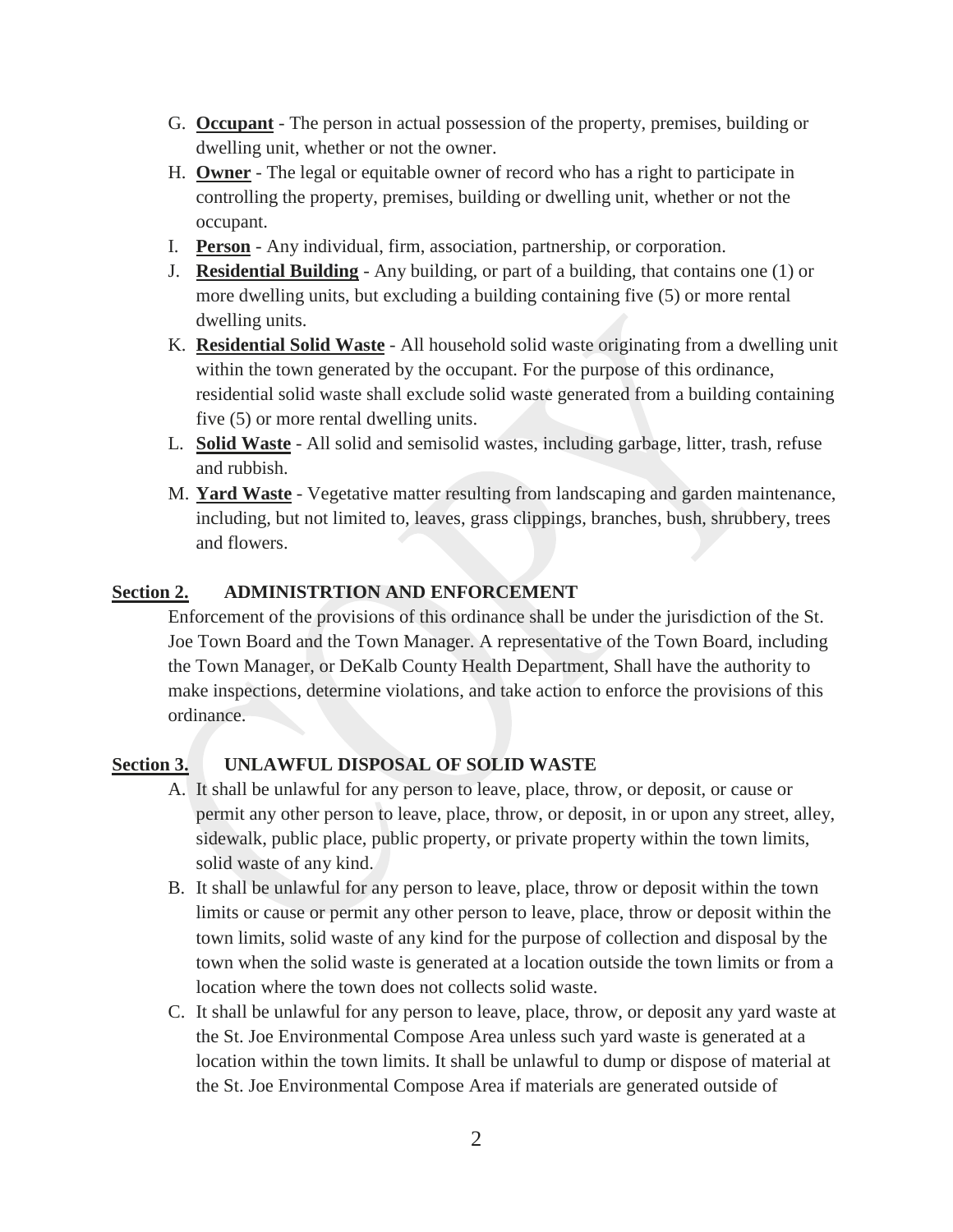DeKalb County. However, no tree service contractor, landscaping contractor, nursery or similar business enterprise shall leave, place, throw or deposit any yard waste at the St. Joe Environmental Compose Area. It shall be unlawful for any person to leave, place, throw, or deposit grass clippings at the St. Joe Environmental Compose Area.

- D. It shall be unlawful for any person to bury solid waste within the town limits.
- E. It shall be unlawful for any person to allow an accumulation of solid waste which creates a fire, health or safety hazard, or harborage for rodents or insects.
- F. No person shall deposit in a solid waste container, or otherwise set out for solid waste collection and disposal by the town, or its authorized representative, any yard waste consisting of leaves, tires, or hazardous waste.

#### **Section 4. DUTY OF OCCUPANT**

- A. The occupant of any premises within the town, whether business, commercial, industrial, institutional or residential premises, shall maintain the premises in a clean, orderly, safe and sanitary condition, free from any accumulation of solid waste which creates a fire, health or safety hazard, or harborage for rodents or insects.
- B. The occupant of any premises within the town shall ensure that all solid waste are stored on the premises in containers complying with the requirements of this ordinance. All waste stored outside a building shall be stored in such containers, except that waste may be stored in a plastic bag complying with the requirements of Section 7, provided that such plastic bag is placed outside no earlier than the day prior to collection.
- C. The occupant of any premises within the town shall cover and/or secure all solid waste containers, keeping the storage area and area surrounding any containers in a clean, orderly and sanitary manner and preventing the waste stored in a plastic bag or other container becomes torn, spilled or otherwise scattered, the occupant shall be responsible for clean-up of the area.
- D. The occupant of any premises within the town shall not store any solid waste, including bulky waste, outside for more than seven (7) days.

#### **Section 5. DUTY OF OWNER**

A. The owner of any multi-family dwelling unit shall provide the premises with a sufficient number of covered solid waste containers complying with the requirements of Section 7 to allow the occupants to adequately store the solid waste generated by the occupants of the premises between collection days. The owner shall provide a minimum of one (1) 45-gallon container for every two (2) persons residing on the premises. For a single occupant, a minimum of one (1) 32-gallon container must be provided.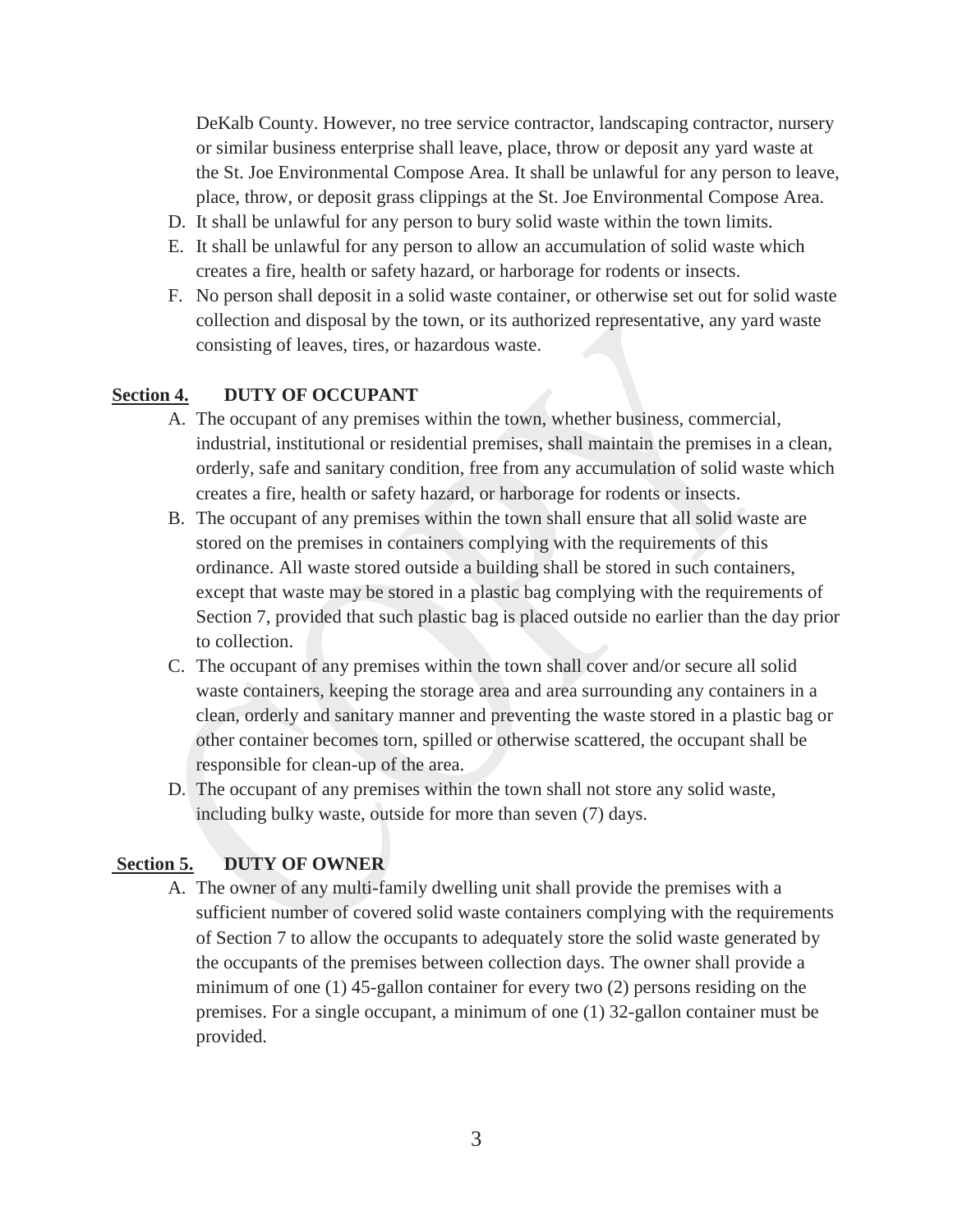B. The owner of any premises shall not allow the accumulation of solid waste on the premises to such an extent that the solid waste creates a fire, health or safety hazard, or harborage for rodents or insects.

#### **Section 6. COLLECTION AND DISPOSAL OF SOLID WASTE**

- A. Commercial Solid Waste Collection and Disposal. The occupant of any commercial building shall be responsible for the lawful collection and disposal of all commercial solid waste generated from the location, except that the owner of a building containing five (5) or more rental dwelling units shall also be responsible for the lawful collection and disposal of all solid waste generated from the location.
- B. Residential Solid Waste Collection and Disposal. The town, or its authorized representative, shall provide residential solid waste collection and disposal services from eligible residential buildings. The town, or it authorized representative, is not required to collect any residential solid waste that does not comply with the requirements of this ordinance.
	- 1. The occupant shall place all residential solid waste at the designated collection site for collection and disposal by the town, or its authorized representative, no later than 6:00am on the day of collection, nor earlier than the day prior to collection if the collection site is adjacent to a town street. The occupant shall retrieve all solid waste containers to the storage area by 10:00pm on the day of collection.
	- 2. The occupant shall place all residential solid waste for collection by the town, or its authorized representative, within five feet (5') of the edge of the street, or at such other place as approved or designated by the town.

## **Section 7. CONTAINERS REQUIRED**

- A. Commercial Buildings/Commercial Solid Waste.
	- 1. The occupant responsible for the condition of property used as any business enterprise and generating commercial solid waste shall have and use solid waste containers of a number and size sufficient to contain all solid waste generated from the location. The owner of the building containing five (5) or more rental dwelling units shall supply the building with containers of sufficient number and size to contain all waste generated from the location.
	- 2. All containers in which solid waste is placed shall be made of metal or plastic, insect-proof, rodent-proof, and have a tight-fitting, watertight cover.
	- 3. All containers shall be maintained in a clean and sanitary condition, and in good repair.
	- 4. Any container that does not conform to the provision of the section must be promptly removed and replaced by a proper container upon receipt of notice to that effect from the town.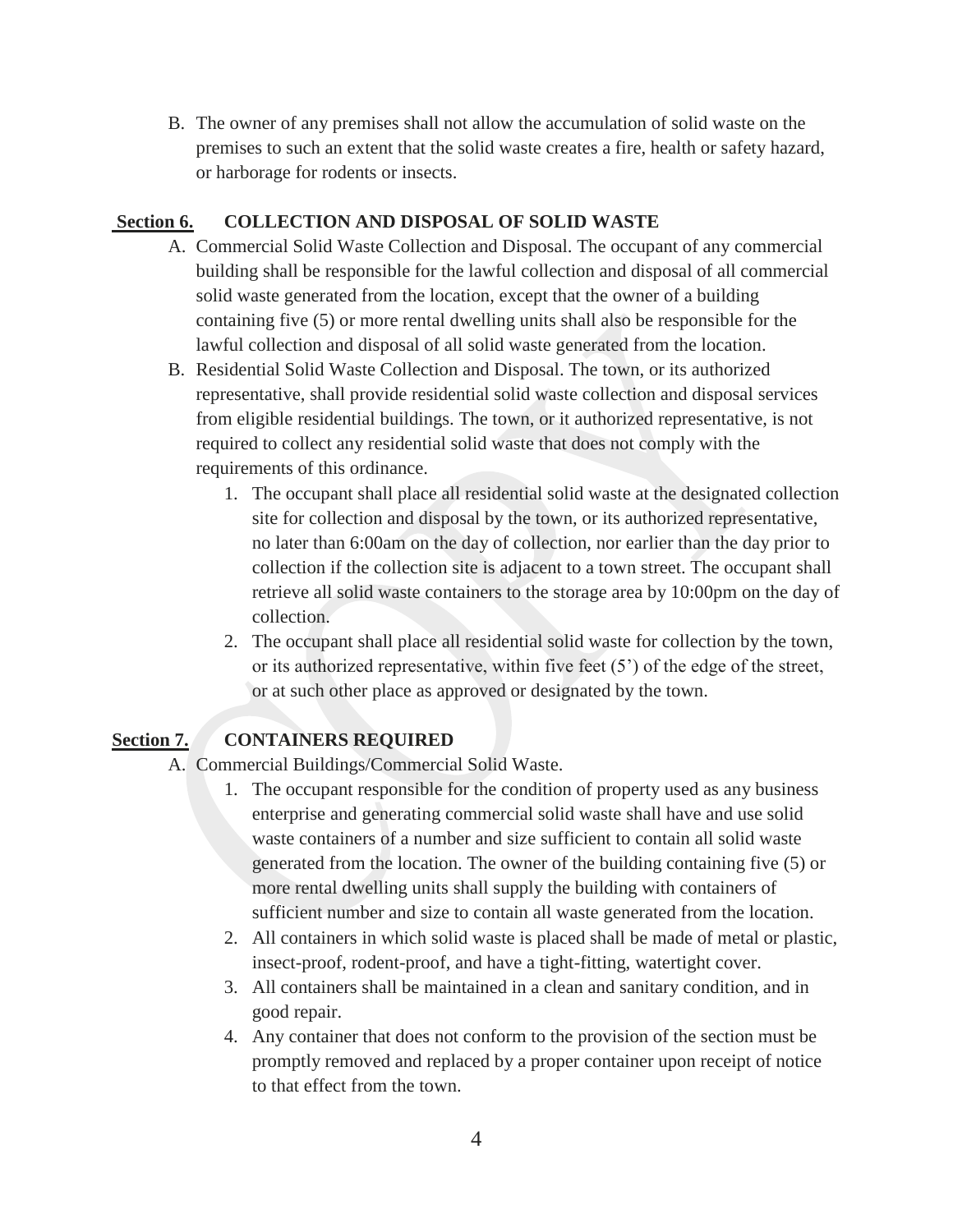- B. Residential Buildings/Residential Solid Waste
	- 1. The occupant of a property shall have and use either or a combination of
		- a) Bags of sufficient strength and tightly secured to contain all solid waste generated from the location without tearing or breaking when lifted. Bags, however, may not be stored outside a building unless placed in a solid waste containers meeting the limitations set forth in Sub-section 2. Bags, however, may be placed at the designated collection site without a container no earlier than the day before collection.
		- b) Solid waste containers of a number and size sufficient to contain all solid waste generated from the location, and meeting the limitations set forth in Sub-section 2.
	- 2. All containers in which solid waste is placed shall be made of metal or plastic, insect proof, rodent proof, and have a tight fitting, watertight cover. A container shall be of such size and shape at to be easily handled by one person, and shall have a maximum capacity of 45 gallons and not exceed 50 pounds when full. A container with a greater capacity and weight limit may be utilized only if authorized by or provided by the town, or its authorized representative.
	- 3. All containers shall be maintained in a clean and sanitary condition and in good repair.
	- 4. Any container that does not conform to the provisions of this section, or that may have ragged or sharp edges or any other defect that will hamper or injure the person collection the contents thereof, or is likely to cause bags to tear, must be promptly removed and replaced by a proper container upon receipt of notice to that effect from the town.
- C. Use of unapproved containers, such as wooden containers, scree/wire containers or 55 gallon drums for the storage and collection of solid waste are prohibited. The owner or occupant shall remove and replace such unapproved containers. Replacement containers shall meet the limitations set forth in Sub-section A if considered to contain commercial solid waste or Sub-section B if considered to contain residential solid waste.

#### **Section 8. NOTICE**

- A. Upon discovery of a violation of this ordinance, the person or persons in violation shall be given written notice describing the violations, and if the town is seeking abatement of the violation, the town shall give the violator three (3) days from the service of the notice to abate the violation.
- B. The notice shall contain the following information:
	- 1. Date;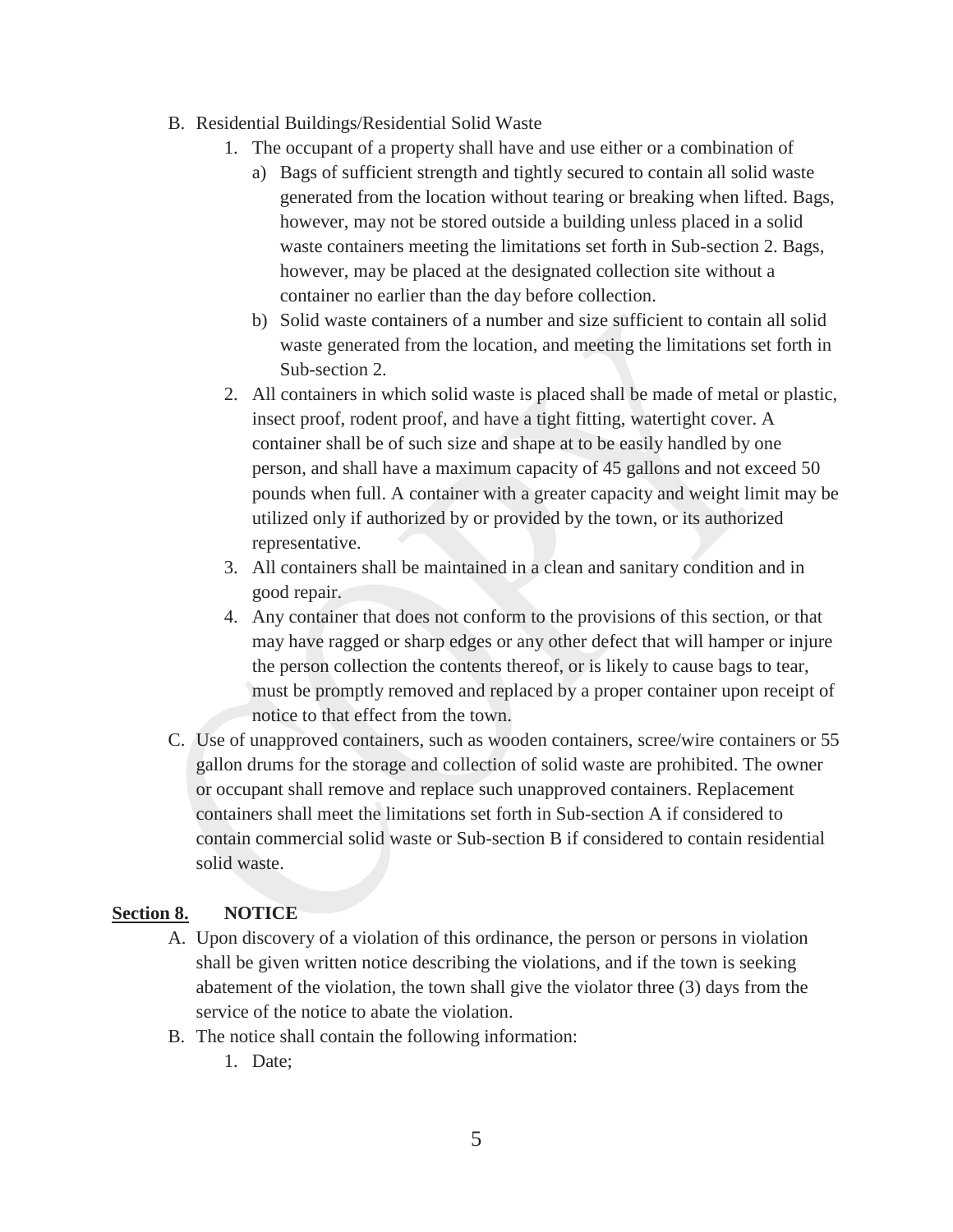- 2. Name of person(s) to whom the notice is given, however, if the name of the occupant cannot reasonably be determined, it will be deemed sufficient for the notice to be given to "occupant";
- 3. Address and/or parcel number of the real property that is subject to the notice;
- 4. Nature of violation and the action required, including the period of time in which the action is required to be accomplished measured from the time notice is given;
- 5. Statement indicating the opportunity for a hearing or the date of any court appearance required;
- 6. If the town is seeking abatement of the violation, a statement indicating that the notice becomes final three (3) days after notice is given if a hearing is not requested in writing and delivered to the town before the end of the three (3) day period;
- 7. Statement briefly indicating what action can be taken by the town if the notice is not complied with; and
- 8. Name, address and telephone number of the enforcement authority.
- C. Service of this notice is deemed sufficient if given by:
	- 1. Sending a copy by registered or certified mail, return receipt requested, to the person(s) to notified; or
	- 2. Delivering a copy personally to the person(s) to be notified; or
	- 3. Leaving a copy at the residence of the person(s) to be notified.
- D. It shall be the responsibility of the occupant to abate the existing violation after receipt of a notice. If the notice is not complied with, the town may take appropriate action to abate the violation, and cost thereof shall be assessed pursuant to Section 10, or the town may elect to notify the owner of the premises of the violation and order the owner to abate the violation. The owner shall be entitled to the same notice and period of time to abate the violation that was originally given to the occupant. If the owner does not the abate the violation, the town may take appropriate action to abate the violation and assess the costs of the abatement to either the occupant or the owner.
- E. Enforcement of this ordinance against any owner of record shall not in any manner diminish the ability of the town to enforce the ordinance against an occupant of the real property, and enforcement of this ordinance against any occupant shall not in any manner diminish the ability of the town to enforce the ordinance against an owner of record of the real property.
- F. This ordinance shall not prohibit a landlord from including a provision in a lease agreement to collect any enforcement costs imposed by the town against the landlord due to actions or inactions of a tenant.

#### **Section 9. HEARING**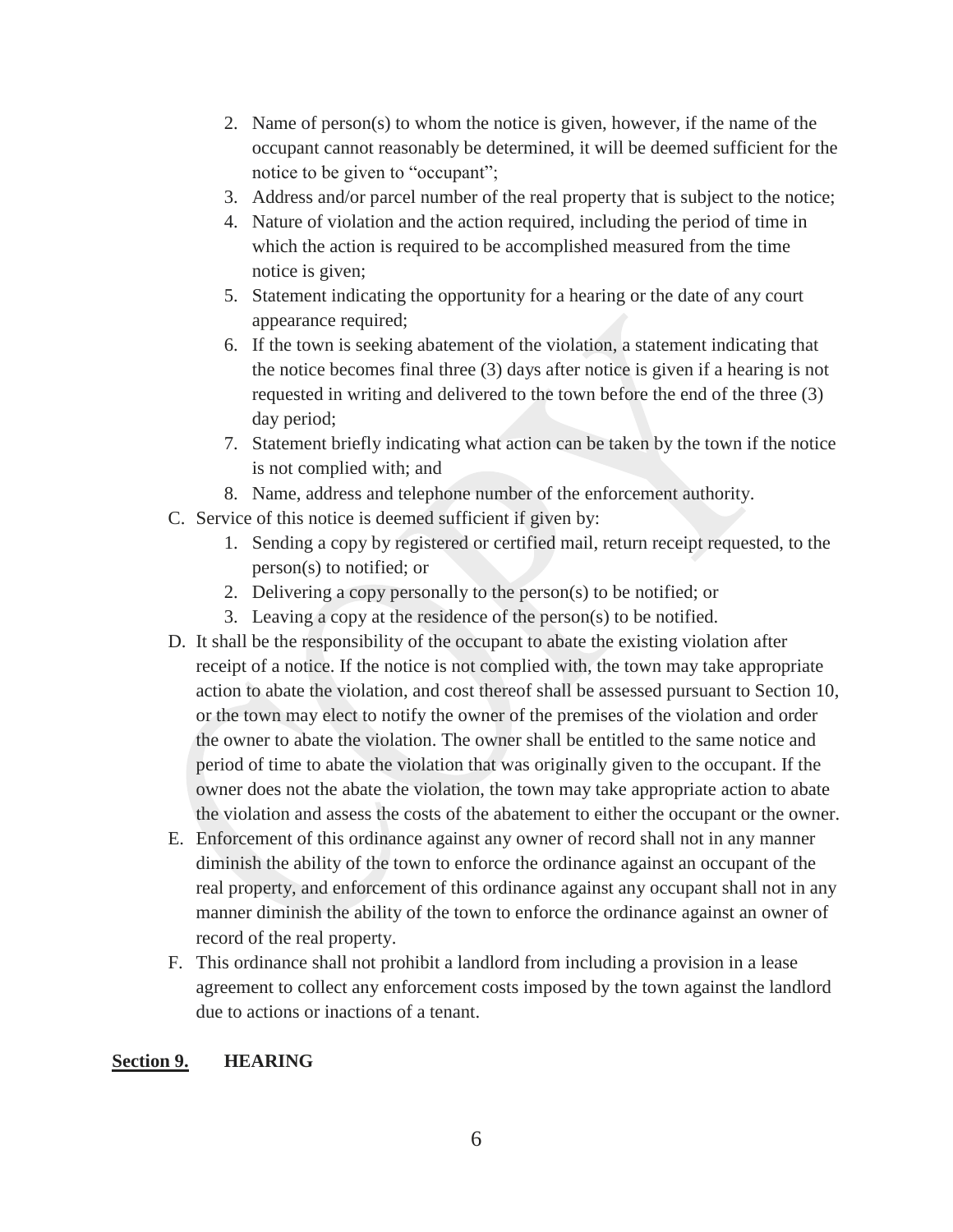- A. In the event that a person receiving a notice seeking abatement of a violation does not believe that he or she is in violation of this ordinance, the person may request a hearing before the St. Joe Town Board.
- B. The request for a hearing before the St. Joe Town Board must be in writing and delivered to the clerk-Treasurer's Office within three (3) days after the date the notice is given.
- C. A hearing will be scheduled to be held within ten (10) days of receipt of the written request.
- D. At the hearing, the person will be given the opportunity to appear, with or without counsel, to present such evidence to the St Joe Town Board that reasonably relates to whether the presence of the solid waste on the rental property is in violation of this ordinance. Each person appearing will also be given the opportunity to cross-examine any opposing witnesses and present evidence and arguments.

#### **Section 10. ABATEMENT OF VIOLATION; COLLECTION OF COSTS**

- A. The town may take action to abate the violation from the real property if any person who has been provided written notice fails, neglects, or refuses to comply with the notice; and has not requested a hearing, or if a hearing was requested, the St. Joe Town Board affirmed the notice; and the notice is not being reviewed by the county circuit or superior court. The town may abate the violation by contract with a contractor or with town personnel and equipment.
- B. The owner and occupant of the real property shall be jointly and severally responsible for the town's cost for the abatement of the violation under this ordinance. The cost for abatement shall be Fifty Dollars (\$50.00) or the actual cost of the work performed by town personnel or contractor, whichever is greater.
- C. The Clerk-Treasurer shall send a bill to the person violating this ordinance for the town's cost for the abatement of the violation. Payment shall be due fifteen (150 days after the billing date.
- D. If the bill is not paid within forty0five (45) days of the due date, the town may collect the bill in any manner available by law. The Clerk Treasurer may certify to the DeKalb County Auditor the amount of the bill plus any additional administrative costs incurred in the certification. The Auditor shall place the total amount certified on the tax duplicate for the property affected, and the total amount including any accrued interest, shall be collected as delinquent taxes and shall be disbursed to the general fund of the Town of St. Joe as provided by IC 36-7-10.1-4.

#### **Section 11. PENALTIES**

Any person who violates a provision of this ordinance may be subject to a civil penalty in an amount not more than Five Hundred Dollars (\$500.00) for each offense. If the violation is of a continuing nature, each day of failure to comply with the provisions of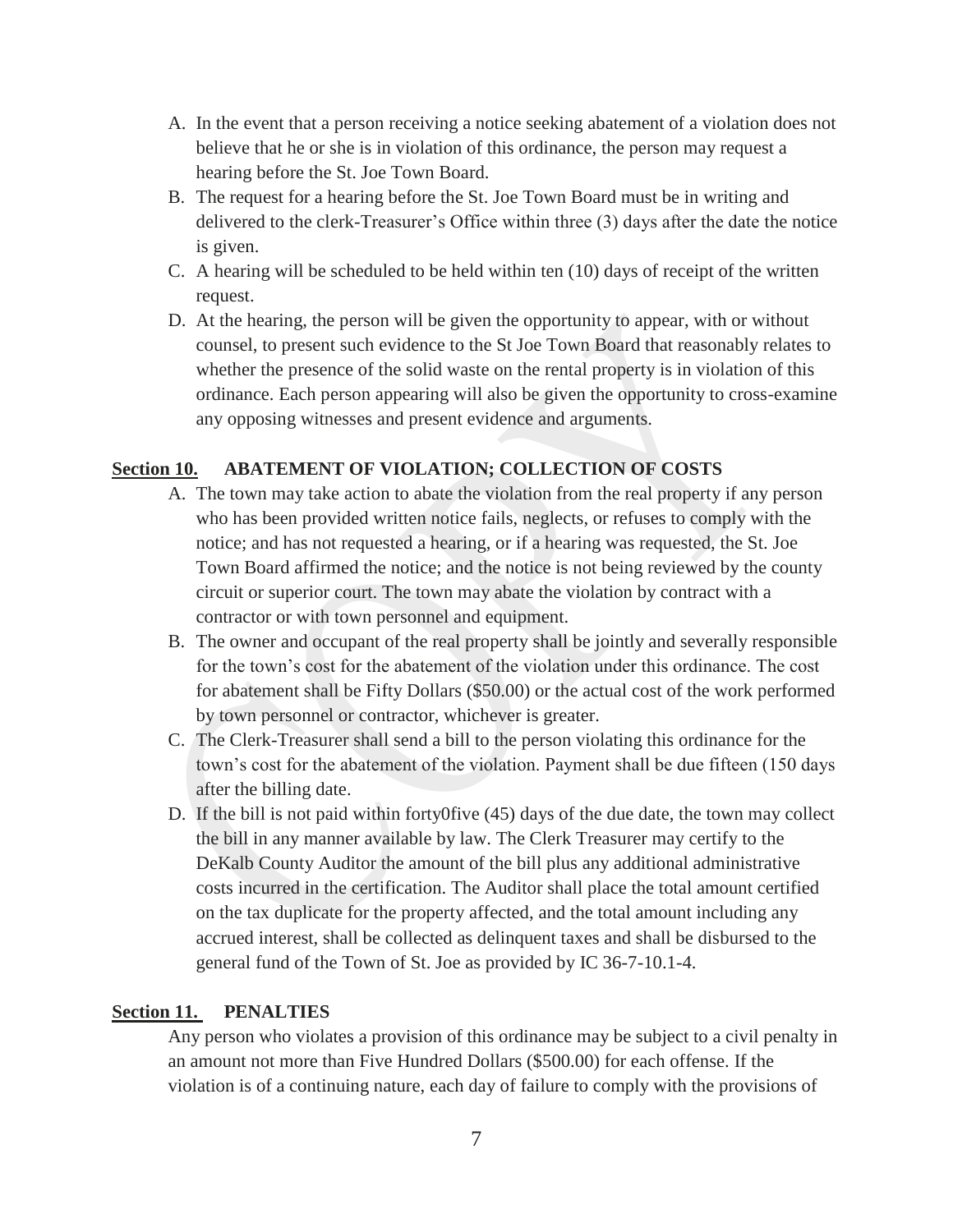this ordinance shall constitute a separate offense. A complaint for violation seeking the imposition of a fine may be filed with any court of competent jurisdiction in DeKalb County.

## **Section 12. OTHER ORDINANCES**

All other ordinances and parts of ordinances inconsistent or in conflict with any part of this ordinance are hereby repealed to the extent of such inconsistency or conflict.

#### **Section 13. SEVERABILITY**

If any provision, clause, sentence, or portion of this ordinance is held invalid by a court of law, such invalidity shall not affect other provisions of the ordinance which can be given effect without the invalid provisions.

#### **Section 14. EFFECTIVE DATE**

This ordinance shall be in full force and effect from and after its passage and adoption, approval and publication according to the laws of the State of Indiana.

This Ordinance is duly passed by the St. Joe Town Board of St. Joe, Indiana on March 10, 2008.